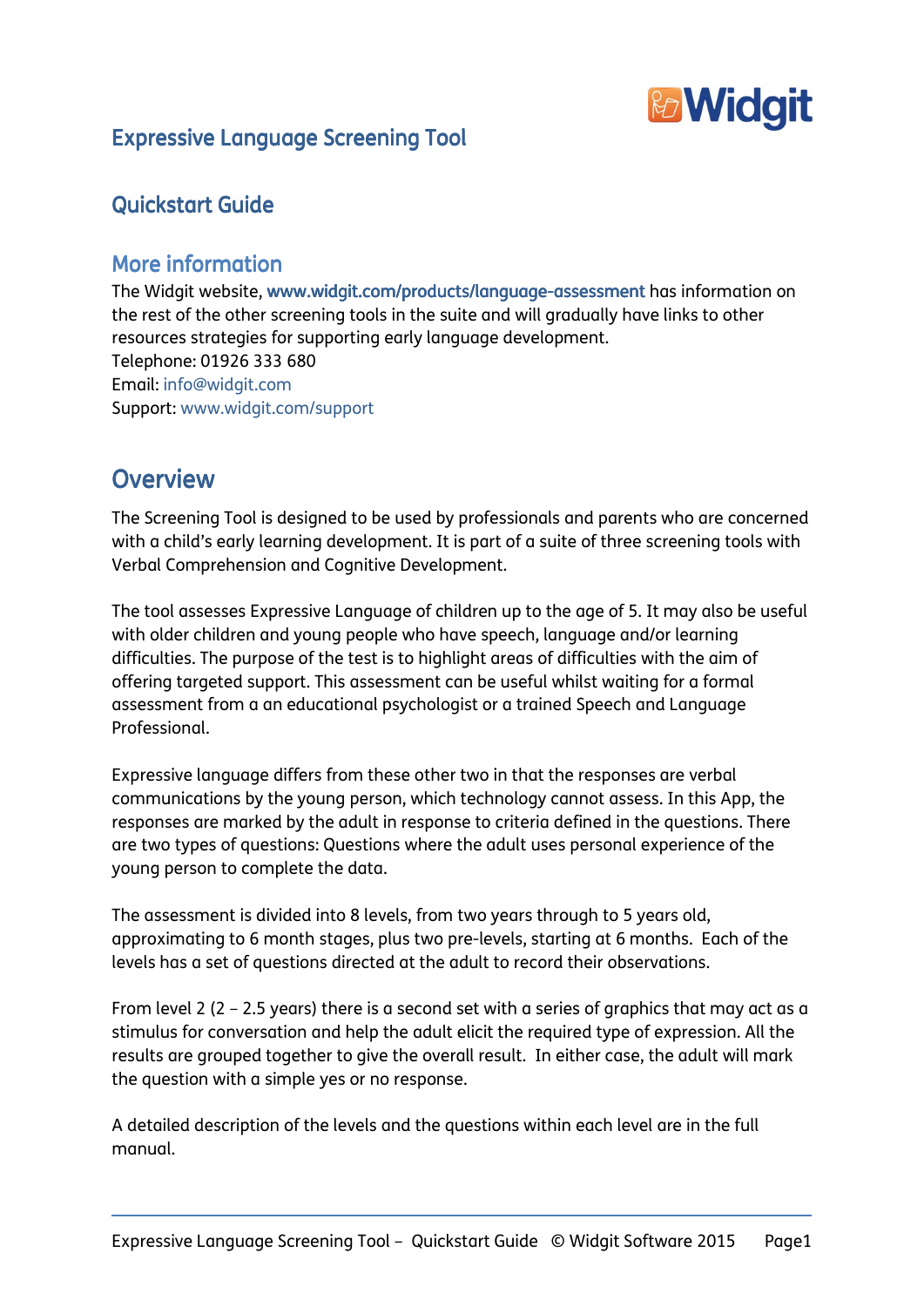# The set-up screen

## **Managing Users**

#### Selecting or enrolling

The set-up screen allows the adult to select a pre-registered user from the list box on the

left, or to add a new one. To enrol a new student, type the name into the box and touch

## Add new person.

The current status of the selected user is shown on the right hand side of the screen.

## Default user

There is a default user called '0-Guest' to allow evaluation of the questions. It performs as any other user, except that it cannot be deleted. You can, however delete the results for '0-Guest'.

| ***** 02-UK 学                                                                 | 14:09                                                                                                                                                                                                                                                                                                                                                                                      | $5\%$ $\rightarrow$ $*$ |  |
|-------------------------------------------------------------------------------|--------------------------------------------------------------------------------------------------------------------------------------------------------------------------------------------------------------------------------------------------------------------------------------------------------------------------------------------------------------------------------------------|-------------------------|--|
|                                                                               | Text: ON<br>Settings                                                                                                                                                                                                                                                                                                                                                                       |                         |  |
| Type below to add new person                                                  | Name: 0-Guest                                                                                                                                                                                                                                                                                                                                                                              |                         |  |
| Add new person                                                                | Last date of entries: 03-03-2015 at 2:09 pm                                                                                                                                                                                                                                                                                                                                                |                         |  |
| 0-Guest<br>Andrew<br>Level-2.YP<br>Level-3.A<br>Level-3.YP                    | Level-2-4.1YP Cup, N<br>Picture naming.<br>Can you tell me what this is?<br>Level-2-4.2YP Ball, Y<br>Picture naming.<br>Can you tell me what this is?<br>Level-2-4.3YP Car, N<br>Picture naming.<br>Can you tell me what this is?<br>Level-2-4.4YP Shoe, U<br>Picture naming.<br>Can you tell me what this is?<br>Level-2-4.5YP Dog, U<br>Picture naming.<br>Can you tell me what this is? |                         |  |
| Level-4.A<br>$ $ evel-4 YP<br>$Avol-S, A$                                     | ----------------<br>$-1$ out of 5 $-$<br>-------------------<br><br>Level-2-5.1YP Boy sleeping, U<br>Can the young person use 'ing' when describing the picture?<br>This girl is eating. What is the boy doing?<br>Level-2-5.2YP Girl drinking, U                                                                                                                                          |                         |  |
| <b>Adult questions</b><br><b>User questions</b><br>Send results by email<br>@ |                                                                                                                                                                                                                                                                                                                                                                                            |                         |  |
| Clear data for user                                                           | Can the young person use 'ing' when describing the picture?<br>What is this airl doing?                                                                                                                                                                                                                                                                                                    |                         |  |
| <b>Delete user</b>                                                            |                                                                                                                                                                                                                                                                                                                                                                                            |                         |  |

#### Clear user data

Use the Clear data for user button to clear the data for the current person. This will leave that person on the list so they can re-do the test at any time. Make sure that you email the results before deleting the data if you want to keep a record.

## Removing a student from the list

Use the Delete user button to remove the selected person and all their results will be removed from the system.

# Setting the program options

#### Settings



The default buttons for Yes and No responses are the star and cross. In the User questions the young person may be distracted by knowing the score they were awarded. For this reason, it is possible to choose alternative icons for these responses in the settings panel.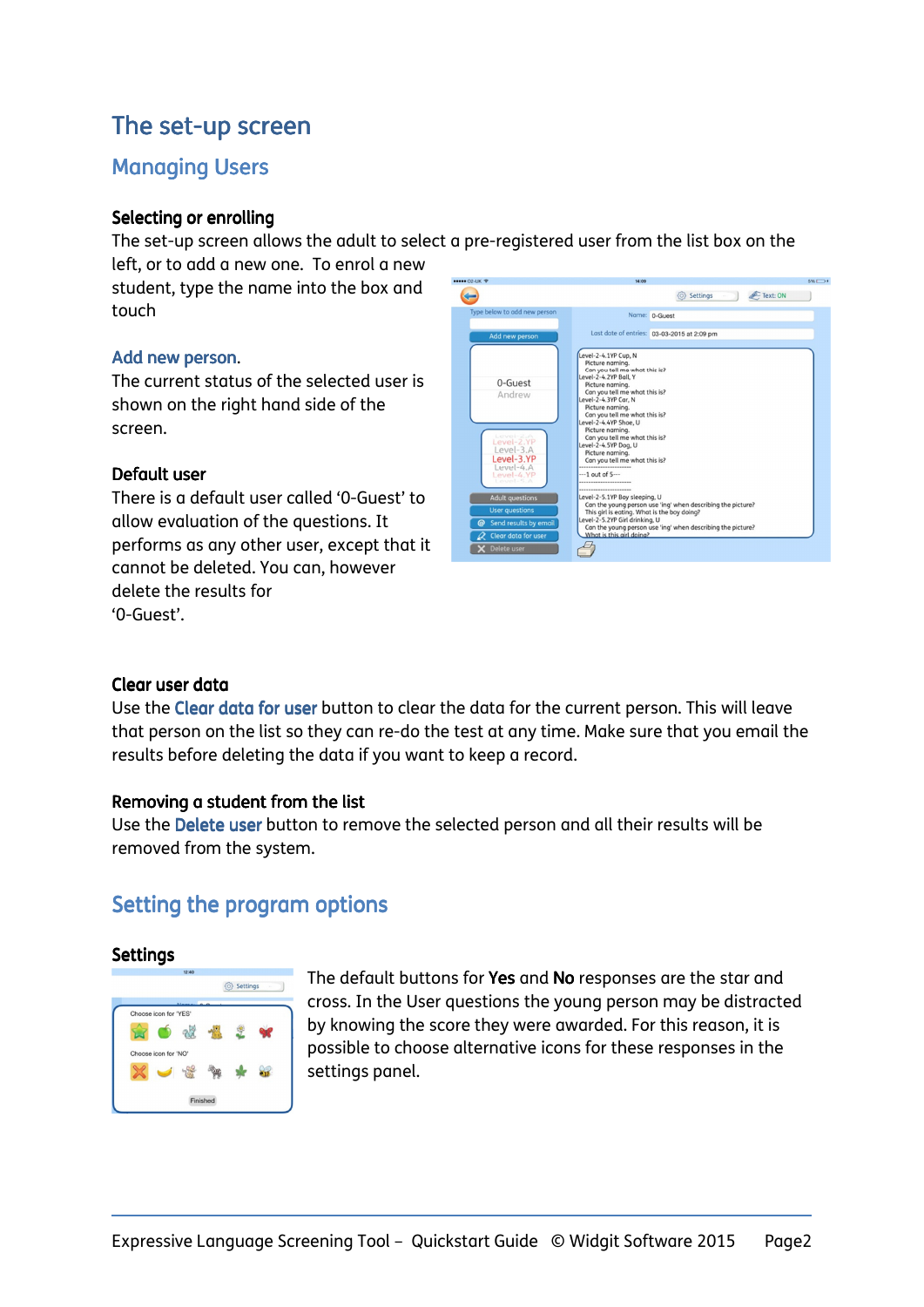## Text

This assessment concerns expressive language and so it is not appropriate for the device to phrase the questions. The adult will either read the text printed on the page or, ideally, phrase the questions in a way that is suitable for the particular young person.

Where the user is able to read, the adult may wish to hide the screen text. To do this the text will need to be set to Text: OFF (The default is Text: ON).

NOTE: It is important in this case for the adult to have the list of questions available in the Record Sheet or in the Manual.

# Where to start

| What does child / young person communicate      | Start at                         |
|-------------------------------------------------|----------------------------------|
| If young person not speaking and at early stage | Pre-level 1: 0.5 to 1.0 years    |
| of communication                                | $(6 - 11$ months)                |
| Uses some single words                          | Pre-level 2: 1.0 to 1.5 years    |
|                                                 | $(12 - 17$ months)               |
| Uses at least 10 words and can name familiar    | Level 1:<br>1.5 to 2.0 years     |
| objects.                                        | $(18 - 23$ months)               |
| Uses 50 words or more and some 2-3 word         | Level 2:<br>$2.0$ to $2.5$ years |
| utterances                                      | $(24 - 29$ months)               |
| Makes 2-3 exchanges and be keen to speak with   | Level 3:<br>$2.5$ to $3.0$ years |
| a starter such as: 'what's that'?               | $(30 - 35$ months)               |
| Uses 3 - 4 word utterances and can answer       | Level 4:<br>3.0 to 3.5 years     |
| simple questions                                | $(36 - 41$ months)               |
| Uses 4 - 5 word utterances and can talk about   | Level 5:<br>3.5 to 4.0 years     |
| simple events.                                  | $(42 - 47$ months)               |
| Uses a minimum of 5 word sentences, can         | Level 6:<br>4.0 to 4.5 years     |
| recognise emotions and uses adjectives.         | $(48 - 53$ months)               |
| Can tell a simple story in the correct order.   | Level 7:<br>4.5 to 5.0 years     |
|                                                 | $(54 - 59$ months)               |
| Uses grammatically correct sentences with       | Level 8:<br>5.0 plus years       |
| complex verbs? e.g. using auxiliary vebs 'was   | $(60+$ months+                   |
| running', 'has eaten', 'will go'                |                                  |

It is ideal to answer the appropriate Adult questions before the corresponding User questions for the child/young person. The adult questions have an A suffix and the User questions have YP. When you select the question set you want, the appropriate button Adult questions or User questions is highlighted in Blue.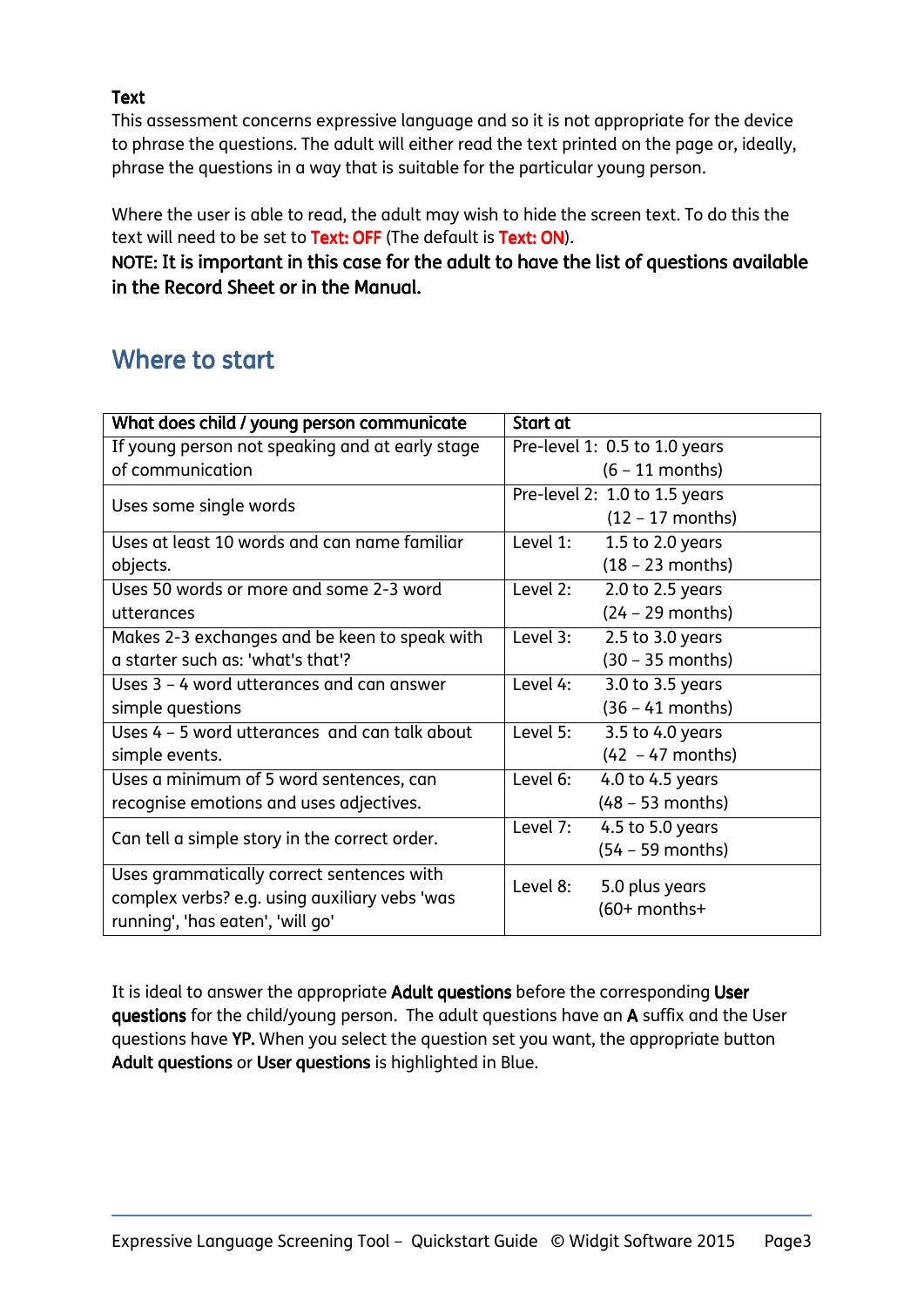## **Scoring**

Each response is scored as Y (Yes), N (No) or U (if the question was unanswered). If a question is repeated, two results will be shown. The scores are shown in the results panel on the set-up screen. These can be printed if you have a connection to an air-printer.

In case you would like to make a more detailed report there is a PDF Report form available from the information screen that you can print to write in your own results and comments.

# **Results**

Results for the levels that have been attempted are displayed on the panel on the right.

For each question answered the display shows:

- the question number
- the text of the question
- Y/N/U to indicate if it was the correct result or not, or unanswered.

A summary of the results is given at the end of each set of questions attempted.

You can clear the data for that user in order to repeat the test. If you do not clear the results, the current results will be amended.

| Matthew 19-01-2015 at 5:59 pm                                                                                                                                                                                                                                                                                                                                                                                                                                                                                                                                                        |  |
|--------------------------------------------------------------------------------------------------------------------------------------------------------------------------------------------------------------------------------------------------------------------------------------------------------------------------------------------------------------------------------------------------------------------------------------------------------------------------------------------------------------------------------------------------------------------------------------|--|
| 1.1, Find one like this. Time 6.0s: Car, Y<br>1.2, Find one like this. Time 4.0s: Chair, Y<br>1.3, Find one like this. Time 3.0s: Baby, Y<br>1.4, Find one like this. Time 1.2s: Cup, Y<br>1.5, Show me a bed. Time 4.0s: Book, N<br>1.6, Show me a shoe. Time 1.7s: Shoe. Y<br>1.7, Show me a ball. Time 1.9s: Ball, Y<br>1.8, Show me a car. Time 4.3s: Pencil, N<br>1.9, Show me the boy's foot. Time 1.7s: Foot, Y<br>1.10, Show me the boy's hair. Time 1.2s: Hair, Y<br>1.11, Show me the boy's hand. Time 1.1s: Hand, Y<br>1.12, Show me the boy's tummy. Time 1.1s: Tummy, Y |  |
| LEVEL 1 Green value: 10 out of 12<br>--------------------                                                                                                                                                                                                                                                                                                                                                                                                                                                                                                                            |  |

# Emailing the results

The results can be saved for the future by emailing them. Press the Send results by email button. This will then open your email client, with a new email containing the results in the body of the mail, and attached as a text file. The text file will be named with the students name and the current date (not necessarily the date the questions were answered). It contains the results as a tab separated text file that can be imported in a spreadsheet. This will allow you to keep records of a student's progress over time.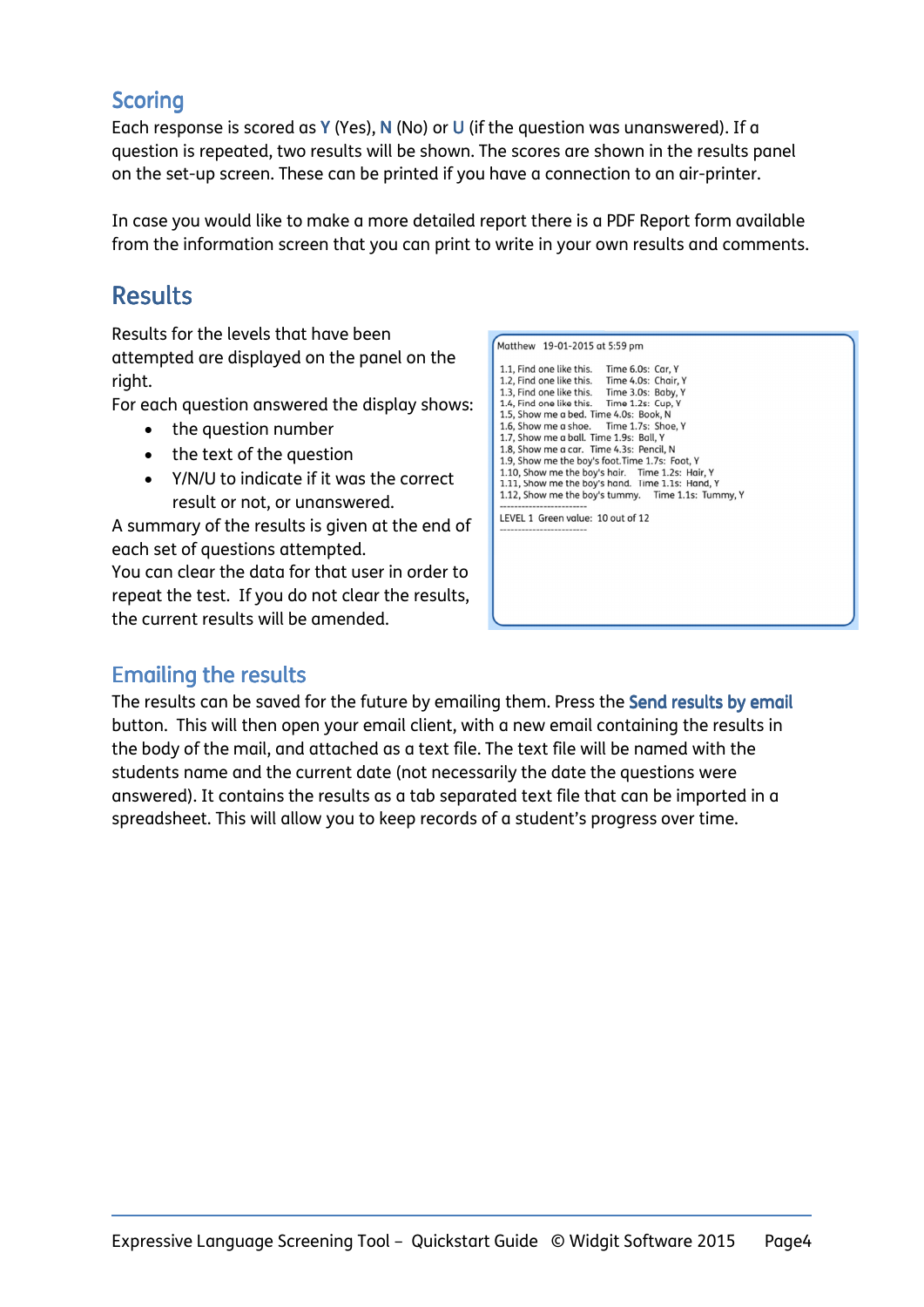# **Question screens**



## **Buttons**

Return to the Set-up screen

Go to the previous question. When you visit a previous page in a session you will see the currently saved score. This can be amended at any time during the current session.



Go to the next question. You can move freely between the questions without affecting the current scores.



Scoring buttons. Click on the first button to record a Yes result and on the second to record a No. The default buttons are star and cross but can be changed from in the settings menu on the Set-up screen.